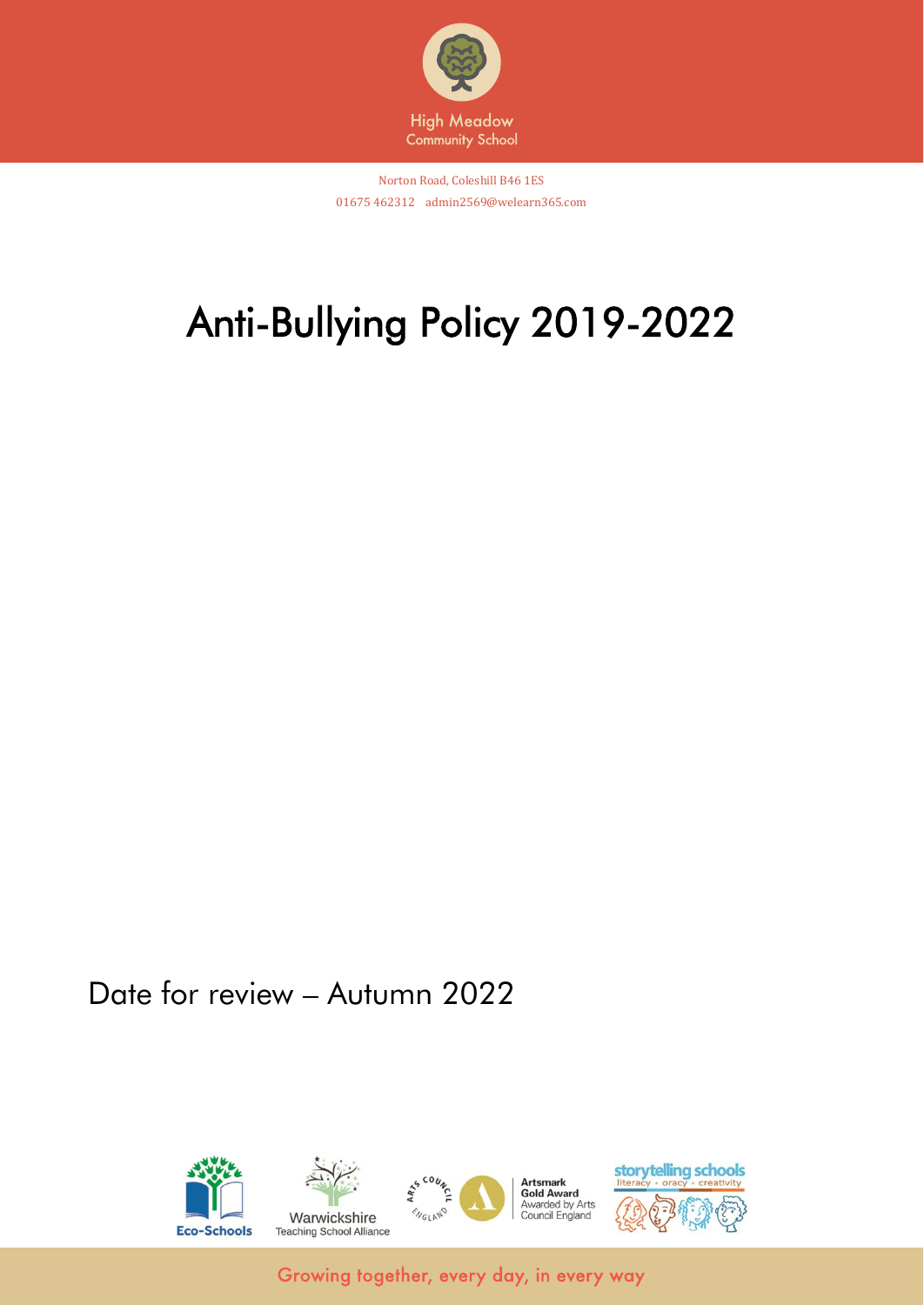

# HIGH MEADOW COMMUNITY SCHOOL Anti-Bullying Policy

We believe this policy relates to the following legislation:

Children Act 1989, School Standards and Framework Act 1998, Education Act 2002, Education and Inspections Act 2006, Equality Act 2010 and the Education Act 2011.

The following documentation is also related to this policy:

Action on Bullying (Estyn 2014)

Cyberbullying: Supporting School Staff (DCSF)

No Place for Bullying (Ofsted 2012)

Preventing and Tackling Bullying - Advice for School Leaders, Staff and Governing Bodies (DfE)

Safe from Bullying: Guidance for Local Authorities and Other Strategic Leaders on Reducing Bullying in the Community (DCSF)

We acknowledge the School Standards and Framework Act 1998 that clearly states that all maintained schools must have in place an Anti-Bullying Policy that outlines procedures in order to prevent bullying among pupils.

We have a duty of care to protect pupils from bullying as part of our responsibility to provide a safe, secure, caring and friendly school environment for all the children in order to protect them from those who wish to deliberately hurt them either physically or emotionally. We believe all our safeguarding procedures are in line with Sections 3(5) and 87(1) of the Children Act 1989 and Section 157 of the Education Act 2002 and that we promote the welfare of all children in our care.

'There are many definitions of bullying, but most consider it to be:

- deliberately hurtful (including aggression);
- repeated often over a period of time, while recognising that even a one-off incident can leave a learner traumatised and nervous of future recurrence;
- difficult for victims to defend themselves against.

(Respecting Others: Anti-Bullying Overview (Welsh Government 2011)

We believe bullying takes many forms such as physical, verbal, social exclusion and the misuse of mobile phones and Internet social networking websites. It is our duty to look

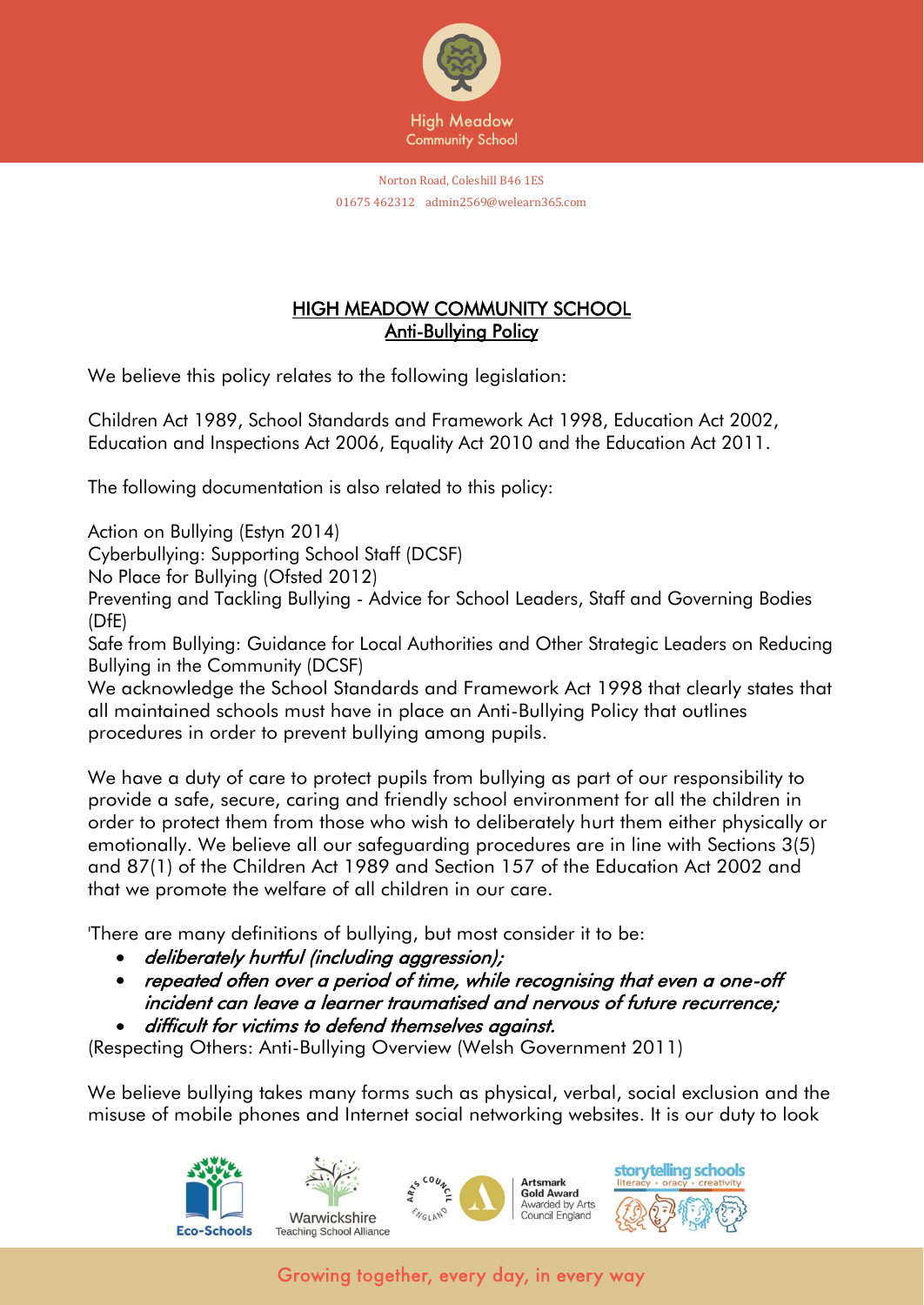

Norton Road, Coleshill B46 1ES 01675 462312 admin2569@welearn365.com

out for all signs of bullying and to take the appropriate action to stop it. We will deal with all incidents of alleged bullying.

We believe it is our moral and legal duty to protect transgender pupils and school personnel from all forms of transphobic bullying and to educate all pupils about the important role that transgender people play in society. All forms of homophobic and transphobic bullying must be challenged, dealt with and recorded.

We believe by creating a safe, secure and caring school environment we will encourage all pupils and staff to report any incident of bullying to a member of the school personnel.

Under no circumstances will we tolerate any form of bullying and all incidents of bullying will be dealt with promptly and effectively as we wish to promote the wellbeing of all pupils and staff As a school community we also have a commitment to promote equality.

We believe it is essential that this policy clearly identifies and outlines the roles and responsibilities of all those involved in the procedures and arrangements that is connected with this policy.

## Aims & Objectives

To protect pupils from bullying as part of our responsibility to provide a safe, secure, caring and friendly school environment for all children.

To look out for all signs of bullying and to take the appropriate action to stop it. To develop a school environment that is both safe and secure for all pupils.

To have in place established systems that will deal with incidents of bullying.

To develop confident children who will notify staff of any incident of bullying.

To inform everyone connected with the school of the school's anti-bullying policy.

To work with other schools to share good practice in order to improve this policy.

## Responsibility for the Policy and Procedure

#### Role of the Governing Body

The Governing Body will not condone any bullying and has:

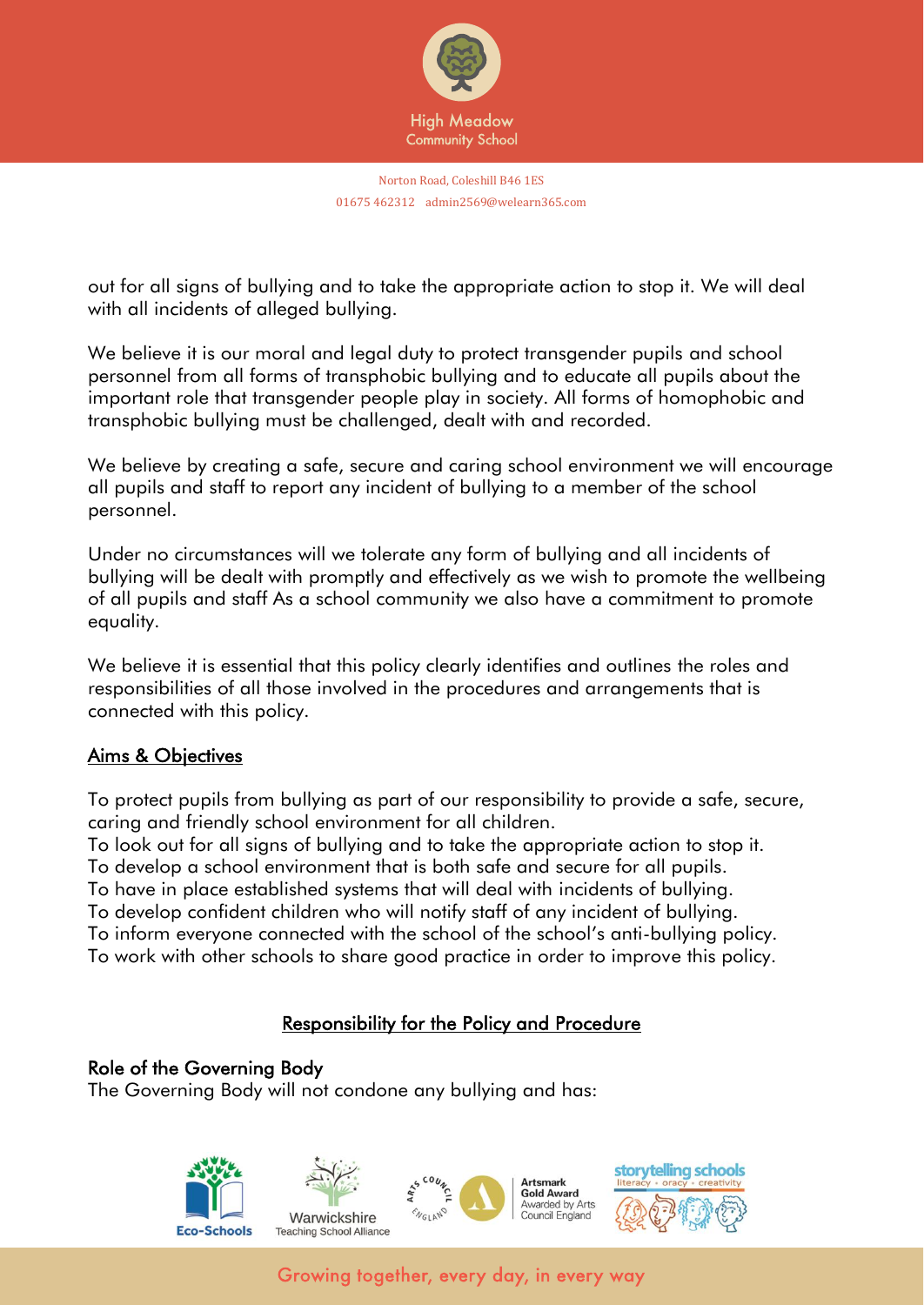

- delegated powers and responsibilities to the Headteacher to eliminate all forms of bullying, to keep records of all incidents of bullying and the different types of bullying;
- delegated powers and responsibilities to the Headteacher to ensure all school personnel and visitors to the school are aware of and comply with this policy;
- responsibility for ensuring that the school complies with all equalities legislation;
- responsibility for ensuring funding is in place to support this policy;
- responsibility for ensuring this policy and all policies are maintained and updated regularly;
- responsibility for ensuring all policies are made available to parents;
- responsibility for the effective implementation, monitoring and evaluation of this policy

## Role of the Headteacher

Under Section 157 of the Education and Inspections Act 2006 the Headteacher has a duty to encourage good behaviour, the respect for others and to prevent all forms of bullying among pupils and staff.

Therefore, the Headteacher will:

- implement this policy;
- ensure that all school personnel are aware of the policy;
- work to create a safe, secure, caring and friendly school environment for all the children;
- ensure school personnel have a clear understanding of the extent and nature of bullying that may take place in school;
- ensure that personal and social education curriculum and the religious education curriculum helps to deal with anti-bullying;
- investigate all reported incidents of bullying;
- ensure that all pupils understand that bullying is wrong;
- ensure that all parents aware of this policy and that we do not tolerate bullying;
- raise awareness of bullying with pupils, parents, school personnel and governors on the grounds of protected characteristics;
- consult with pupils and parents to identify the extent and nature of bullying in the school;
- inform parents of any incident of bullying and how it has been dealt with;
- ensure school personnel report and record incidents of bullying;
- keep records of all incidents of bullying;
- use records of incidents effectively to track pupils through school;





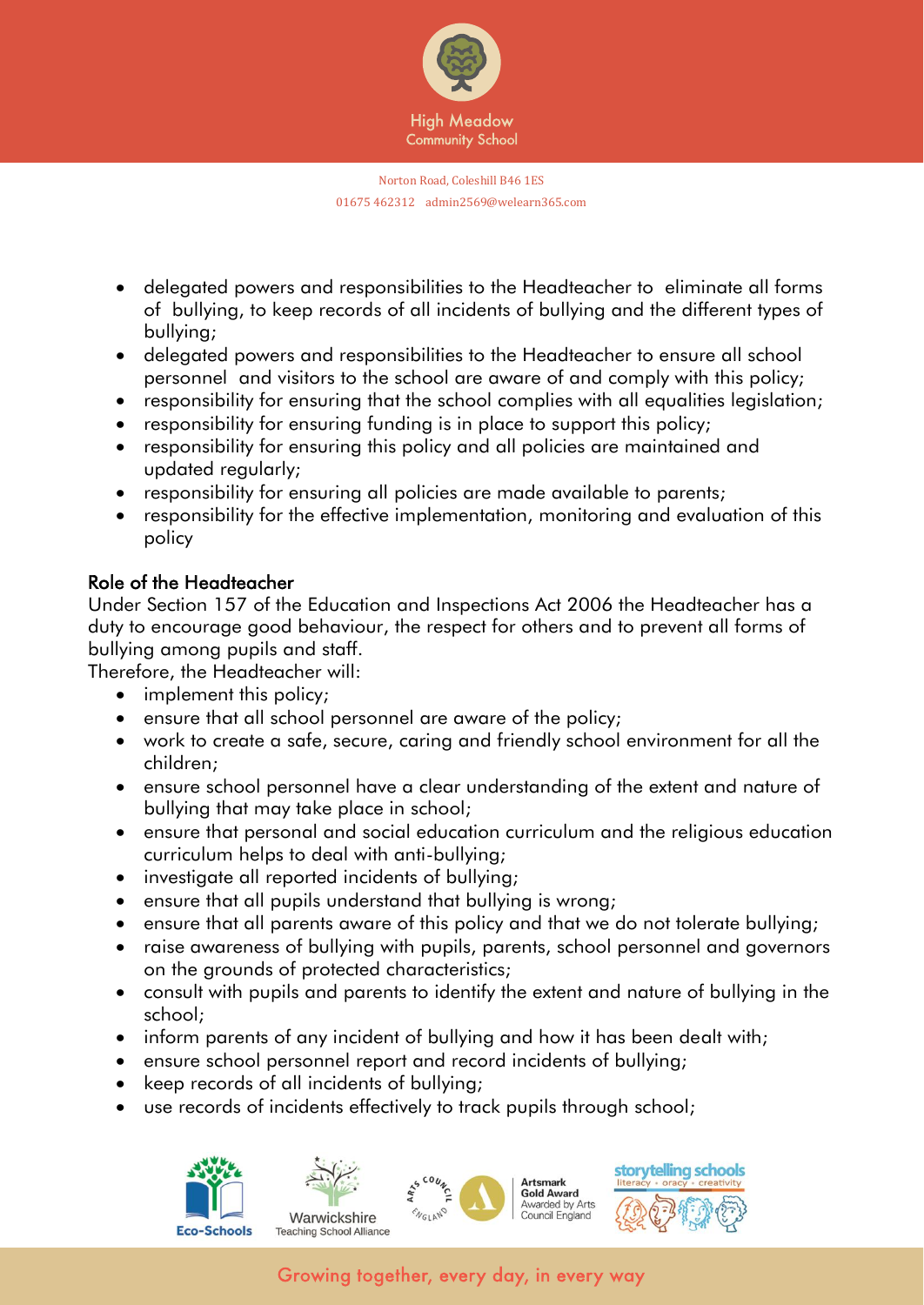

- keep records in a central log in order to build up a picture of concerns of individual pupils and in identifying patterns of behaviour;
- support any pupil who has been bullied;
- encourage any bully to change their behaviour;
- impose sanctions on any pupil who continues to bully;
- consider permanent exclusion in the most serious incidents of bullying;
- make effective use of relevant research and information to improve this policy;
- work closely with external agencies to support pupils who experience bullying;
- ensure effective supervision is in place between lessons, break times and lunchtimes;
- proactively work with the police, parents/carers and the local community to help reduce local tensions;
- provide leadership and vision in respect of equality;
- provide guidance, support and training to all staff;
- monitor the effectiveness of this policy by monitoring:
	- o the number of recorded incidents in an academic year;
	- o the types of bullying that occur in an academic year;
	- o how swiftly incidents of bullying are dealt with

## Role of the senior leaders

- lead the development of this policy and all linked polices throughout the school;
- work closely with the Headteacher and the nominated governor;
- provide guidance and support to all school personnel to understand the signs or behaviour of someone being bullied;
- work with children to determine those parts of the school where they do not feel safe;
- have in place good systems at playtime and lunchtime to reduce the risk of bullying such as:
	- o friendship stops
	- o playground buddies
- plan age-appropriate opportunities in the curriculum to discuss bullying build pupils' resilience to bullying;
- ensure good arrangements are in place for pupils transferring from the infant to the junior phase;
- work closely with external agencies to support pupils who experience bullying;
- collaboratively work with other schools to identify common issues related to the protected characteristics;







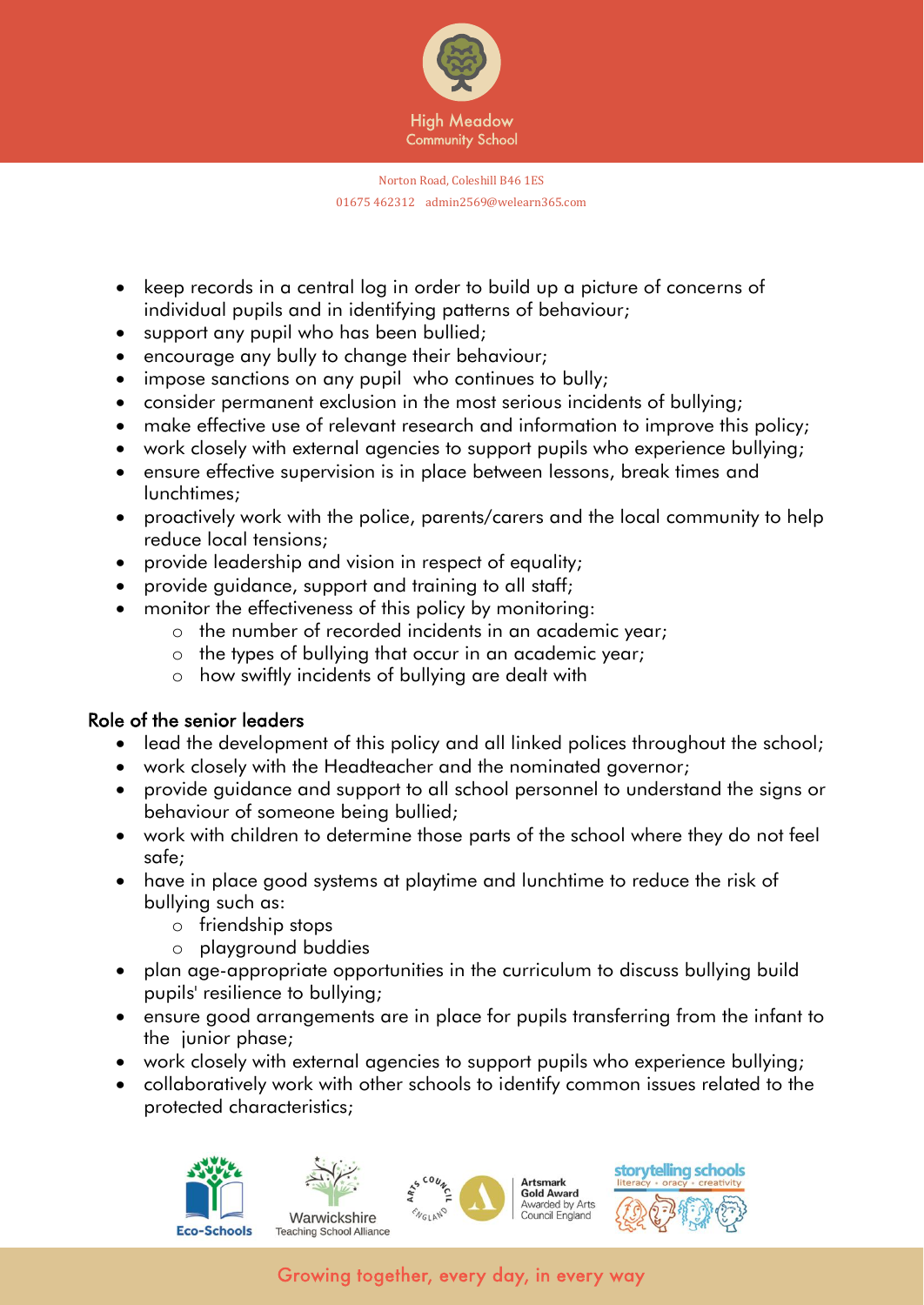

- make effective use of relevant research and information to improve this policy;
- keep up to date with new developments and resources;
- provide training for all staff on induction and when the need arises;
- help counsel children who have been bullied and those who use bullying behaviour;
- review and monitor;

### Role of School Personnel

School personnel will:

- comply with this policy;
- be aware of all other linked policies;
- be aware of the signs of bullying in order to prevent bullying taking place;
- report all incidents of bullying;
- investigate all reported incidents of bullying;
- take all forms of bullying seriously;
- make sure that all pupils know what to do if they are bullied;
- encourage pupils to report any incidents of bullying to any member of the school personnel;
- support any pupil who has been bullied;
- raise awareness of the wrongs of bullying through personal and social education and religious education;
- use preventative strategies such as circle time and buddy systems;
- undertake the appropriate training;
- implement the school's equalities policy and schemes;
- report and deal with all incidents of discrimination;
- attend appropriate training sessions on equality;
- report any concerns they have on any aspect of the school community.

### Role of Pupils

Pupils must:

- be aware of and comply with this policy;
- understand what bullying is;
- report if they are being bullied;
- report if they see someone being bullied;
- discuss ways of preventing bullying through the school council;
- treat others, their work and equipment with respect;



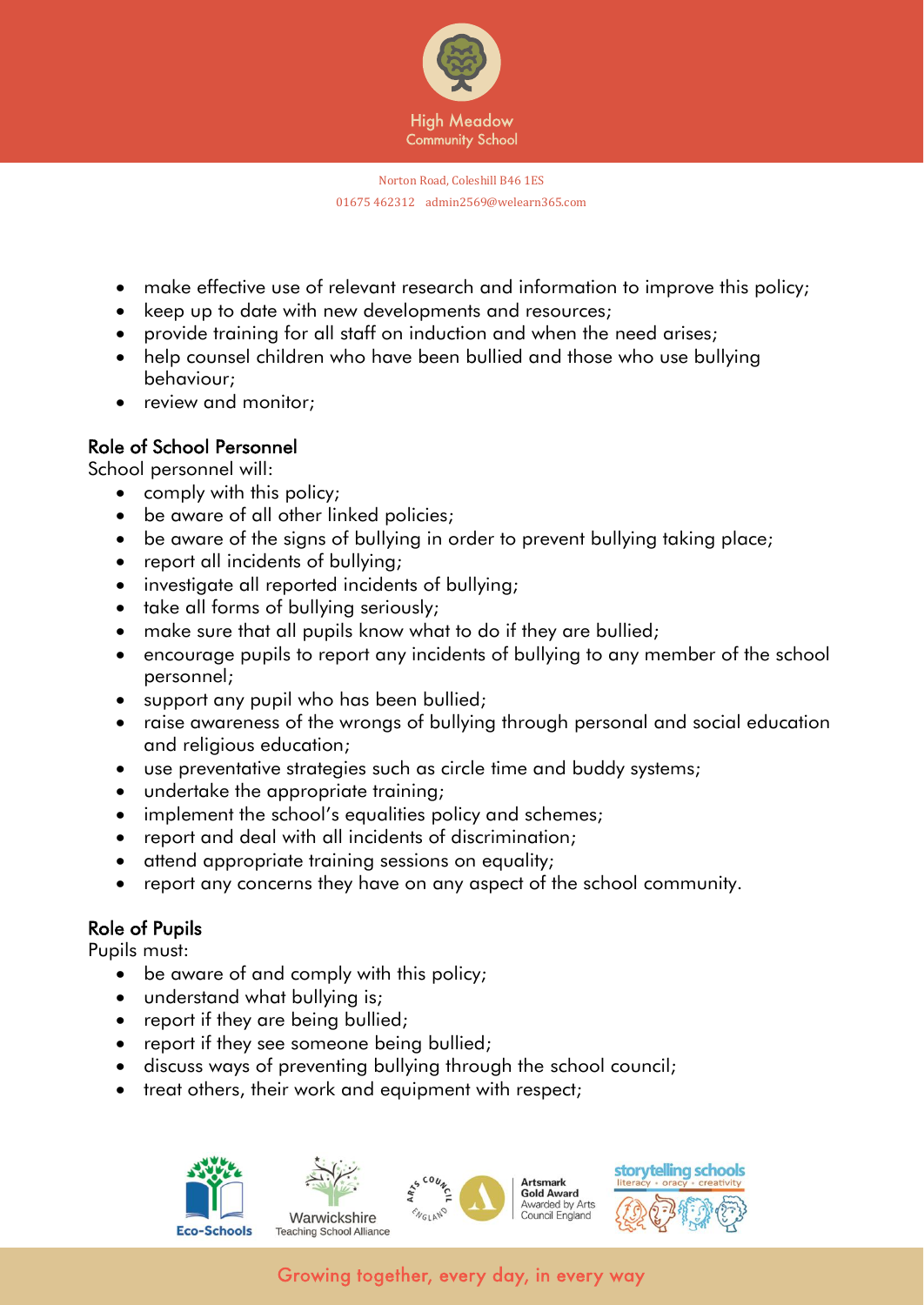

- talk to others without shouting and will use language which is neither abusive nor offensive;
- support the school Golden Rules;
- ligise with the school council:
- take part in questionnaires and surveys.

## Role of Parents/carers

Parents/carers must:

- be aware of and support this policy;
- report to the school any concerns they have of their child being bullied;
- be assured that the school will deal with all incidents of bullying;
- be assured that they will be informed of incidents and will be involved in discussions;
- be asked to take part periodic surveys conducted by the school;
- support the school Golden Rules.

### Training for School Personnel

All school personnel:

- have equal chances of training, career development and promotion
- receive training on this policy on induction which specifically covers:
- What is bullying?
- How to identify, prevent and manage bullying.
- Types of bullying such as Cyberbullying, bullying, bullying of children with special educational needs, homophobic bullying and bullying around race, religion and culture.
- Recognising bullying.
- Anti-bullying strategies.
- How to deal with a bullying incident.
- Counselling the bullied and the bullies.
- Tackling Homophobia
- Building pupils resilience to bullying.
- Working and co-operating with parents and carers
- Receive periodic training so that they are kept up to date with new information







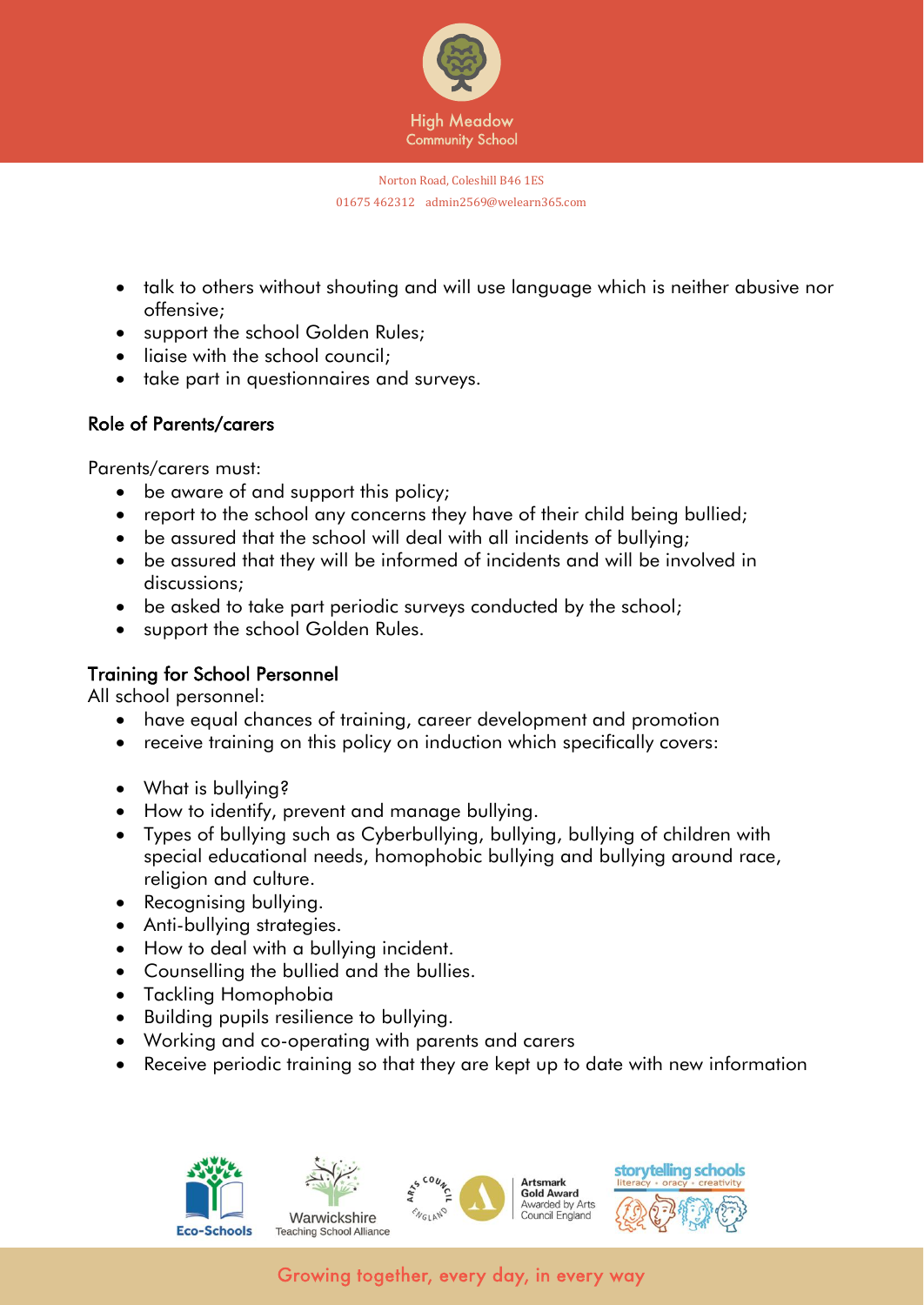

#### Records

- Records will be kept in a uniform and systematic way.
- All reported incidents of bullying are investigated, dealt with and recorded.
- Records will be kept of all incidents as well as specific types of bullying and their outcomes.
- Records of incidents will be used to effectively track pupils through school;
- Records will be kept in a central log in order to build up a picture of concerns of individual pupils and in identifying patterns of behaviour;
- Parents are informed of all events and what actions have been taken.

### Raising Awareness of this Policy

We will raise awareness of this policy via:

- the school website
- meetings with parents such as introductory, transition, parent-teacher consultations and periodic curriculum workshops
- school events
- meetings with school personnel
- communications with home such as weekly newsletters

### Equality Impact Assessment

Under the Equality Act 2010 we have a duty not to discriminate against people on the basis of their age, disability, gender, gender identity, pregnancy or maternity, race, religion or belief and sexual orientation.

This policy has been equality impact assessed and we believe that it is in line with the Equality Act 2010 as it is fair, it does not prioritise or disadvantage any pupil and it helps to promote equality at this school.

### Monitoring the Effectiveness of the Policy

The practical application of this policy will be reviewed every three years or when the need arises by the senior leadership team and the Headteacher.

A statement of the policy's effectiveness and the necessary recommendations for improvement will be presented to the Governing Body for further discussion and endorsement.